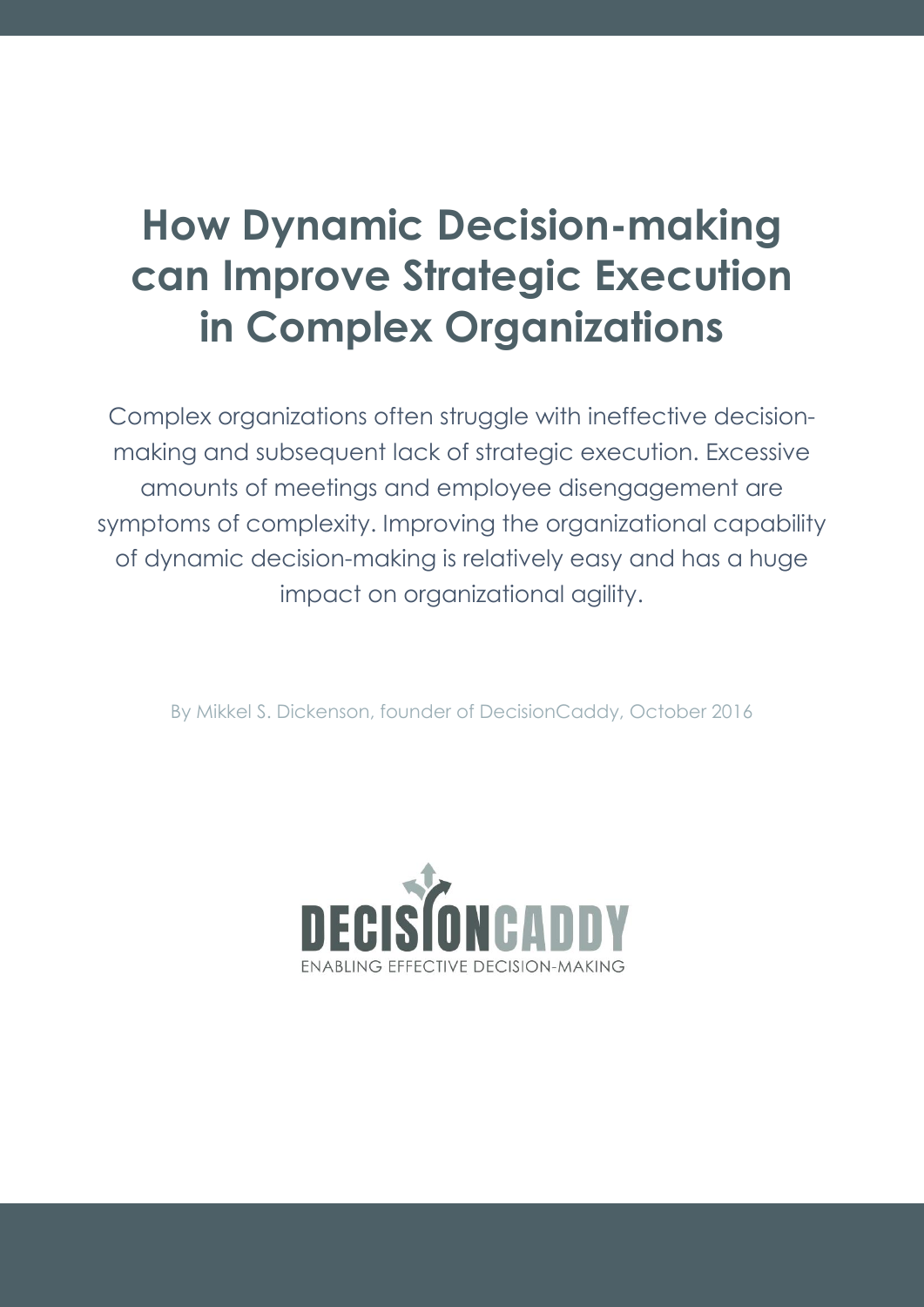**DECISONCADOV** 

**This white paper explains how a dedicated two-step approach can reduce the negative effect of organizational complexity and improve decisionmaking across the organization. The approach is based on knowledge deriving from 59 interviews with executives and employees in 39 different organizations in Denmark.** 

**The interviews were conducted in 2016 by Mikkel Stærk Dickenson, founder of DecisionCaddy, who specializes in helping organizations improve dynamic decision-making, reduce meeting volumes, and enable effective strategic execution.** 

#### **CONTENT**

| <b>DYNAMIC DECISION-MAKING AND</b><br>STRATEGIC EXECUTION - GETTING THE |
|-------------------------------------------------------------------------|
| <b>COST OF COMPLEXITY AND LACK OF</b>                                   |
| <b>TWO-STEP APPROACH TOWARDS DYNAMIC</b>                                |
|                                                                         |
|                                                                         |

#### <span id="page-1-0"></span>**DYNAMIC DECISION-MAKING AND STRATEGIC EXECUTION – GETTING THE CONTEXT RIGHT**

Not surprisingly, 95% of the respondents in the conducted interviews (representing among others Lego, Velux, Carlsberg, Grundfos and Mærsk<sup>1</sup>) identified effective, strategic decision-making as a key capability influencing the success of strategic execution.

In the context of this white paper*, strategic decision-making* is the aggregated ability of the organization to define and formulate important decisions and make these decisions in an effective manner. Effectiveness refers to the pace of the process, and the degree to which the decisions are executed as decided. *Dynamic decision-making* is a collaborative process of making decisions which impact across multiple departments or business units of the organization and this typically takes place in formalized meetings as opposed to

decisions which are made by individual leaders or employees. Dynamic decision-making is particularly relevant when dealing with strategic decisions, i.e. decisions required to drive the strategic execution of the organization. These decisions are often made in what can be referred to as (strategic) *decisionforums*, often known as board-, council-, and committee meetings in the organizations.

*Strategic execution* is defined as projects*,* initiatives, and process changes which aim at improving what the organization produces or delivers, i.e. the value it creates for its customers and stakeholders, often referred to as business model, or significantly changes how the organization delivers the value, often referred to as the operating model. *"Strategic*  execution*"* is used rather than *"Strategy* Execution", since a project can be considered "strategic" without it being called out by the organization's formal strategy.

Delivering a multi-million-dollar drilling rig to an existing customer, for example, is not considered strategic execution in this context when considered "business as usual". Whereas a large project aimed at driving out cost from the supply chain, in order to be competitive in a new customer segment, is considered strategic execution, whether it being part of the strategy or not.

The more complex the supply chain of an organization is, the more difficult it is to make decisions, and to make them stick. For example, what are the consequences of replacing a longtime supplier with a new, low-cost supplier? If this is unclear, the decision is harder to make. Furthermore, if replacing a large supplier will impact several links of the supply chain, many internal stakeholders may have to be part of the analysis and in turn the decision. More stakeholders will make it more difficult to get to a decision, and make it stick, since more people have to align their perceptions and commit to the decision. In this way tough decisions can generate huge volumes of meetings at various levels in the organization as stakeholders will be discussing alternatives and lobby to earn support for a decision.

The 59 interviews with executives and employees in 39 different organizations were conducted to determine the connection between different organizational capabilities and strategic execution. The following model derives from the findings.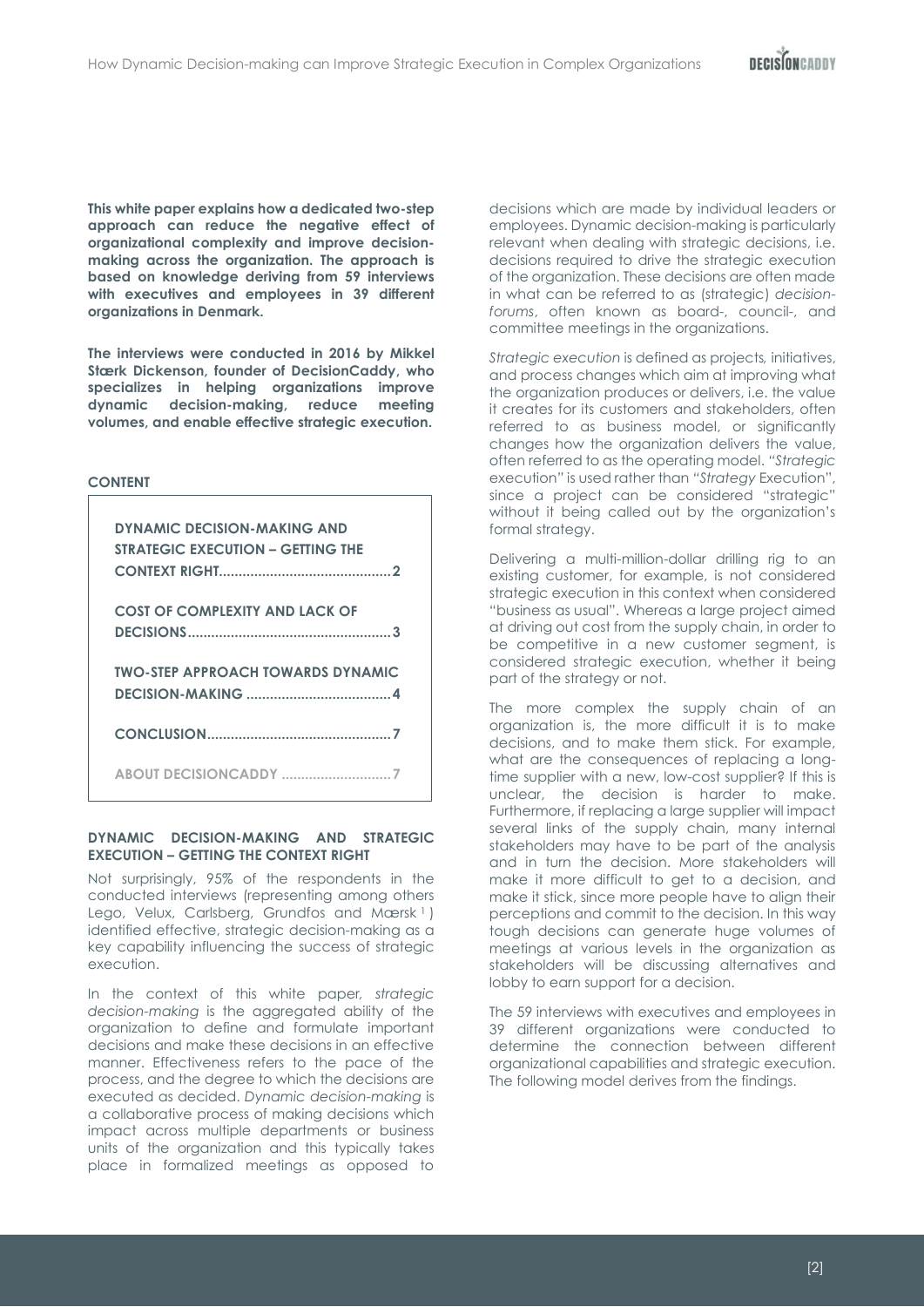

<span id="page-2-0"></span>**Fig. 1: Organizational capabilities supporting strategic execution** Strategic execution is the ultimate organizational capability which ensures that the organization will remain relevant, e.g. stay in business, as the world and markets change. The model shows the connection between capabilities and activities and the two impediments influencing both capabilities and activities.

Several capabilities make up the organizations' ability to execute strategy. Examples brought up in the interviews were capabilities in raising capital, product innovation, and leadership development. The most determining capability was the ability to make and execute cross-organizational decisions, in fig. 1 labelled "Dynamic Decision-making". The activities most effectively enabling this capability is "Simplifying Decision-forum Portfolio" and "Improving Meeting Execution".

I[n Fig.](#page-2-0) 1 "Habits and routines" and "Complexity" are illustrated as impediments affecting both capabilities and activities of the organization.

#### **Habits and routines**

Habits and routines serve the purpose of preserving energy. Take your morning routine from you wake up until you leave home. If this was different every day, you would get out of the door significantly later than you do. Most people eat the same things for breakfast each morning (if they eat at all) as it preserves energy knowing what to shop for and how to prepare the food in the morning.

When an organization collectively adopts a "certain way of doing things" (organizational habits and routines) this is considered part of the organization's culture. In much the same way as your morning routine these habits ensure efficiency. But when dealing with strategic execution and change, those same habits can suddenly get in the way of efficient decision-making.

Dealing with human habits and routines in an organizational context is often referred to as change management. It is well documented in management literature how failing to deal with the

habits and routines in a (strategic) change effort, will obstruct execution.



**Fig. 2: "Change Management" hits on Google Scholar**  Challenges around change management are well described in management literature and peaked around 10 years ago. But the challenges are as relevant as ever, according to the respondents of the interviews.

Even though the steps to enable dynamic decisionmaking are fairly simple, it can require significant effort to change the habits and routines of the organization, for example with respect to how to conduct meetings.

#### **Complexity**

When discussing complexity in the 59 interviews, both internal and external factors causing, or representing, complexity were mentioned. These factors can be divided into the following categories:

- 1) Complex product portfolio, e.g. extremely specialized products and services
- 2) Global footprint and advanced sales channels including partners
- 3) Global and complex supply chain
- 4) Frequent re-organizations, Merger & Acquisitions and increased employee turnover rates
- 5) Global functions and departments resulting from cost savings and efficiency initiatives
- 6) Temporary organizational entities e.g. programs, projects, must-win battles established to drive strategy execution
- 7) Global and/or virtual teams, enabled by increasingly advanced communication technologies
- 8) Silo-thinking, sometimes supported by bonus metrics preventing collaboration

As this list illustrates there are many factors causing complexity within an organization <sup>2</sup> . Ad 1-3 complicates decision-making because it simply becomes difficult to comprehend all the criteria in a given decision and their relative importance. Ad 4-8 complicates decision-making because it becomes unclear who should be part of a crossorganizational decision, i.e. who should have a decision-mandate, when the structure of the organization changes. The typical tool for sharing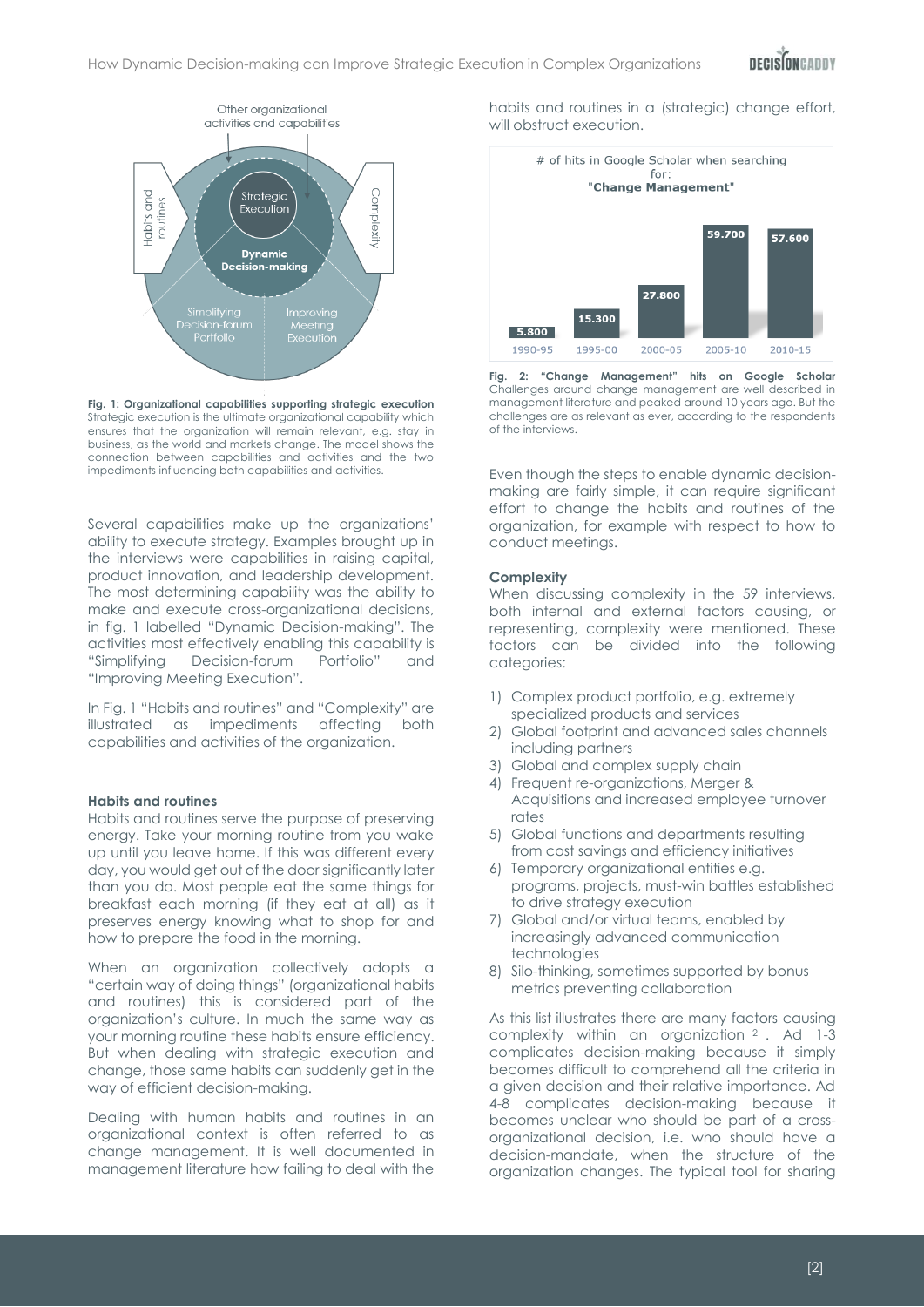

information about formal decision-mandates in an organization is a digitized representation of the hierarchy, in the classical sense, i.e. the reporting structure, often referred to as an organogram. But when considering authorities and mandates of newly acquired companies, global, cross organizational functions, temporary forums and virtual teams, the traditional organogram is insufficient in visualizing the structure of the organization. Figure 3 illustrates the complex structures which most large organizations are facing today.



**Fig. 3: Overlapping decision-mandates in a complex organization** Simplified illustration of how the traditional hierarchy of authority (vertical boxes) is overlapped by global functions (horizontal boxes). The third dimension of the organization chart is the projects, programs, and virtual teams (circles with dots).

Working in this kind of multidimensional organizational structure, sometimes simply referred to as matrix structure, has many implications. In some parts of the above illustration three layers of accountability is represented, which entails a huge challenge for decision-making.

During the interviews, numerous examples of unclear decision-mandate was brought up, even for smaller companies. For example in one company, which will be referred to as ABC Informatics in this paper. ABC Informatics was a company of 110 employees, developing, selling and implementing IT-solutions for analysis of biological data. The software platform had been expanded to include an increasing range of features, enabled by incorporating an increasing number of different programming languages. Deployment-options had grown from desktop software, over server-based software and most lately a failed attempt to deploy in the cloud. Sales channels comprised direct sales via web-shop and field sales, but in certain markets sales was handled by resellers and partners. The company was present in three sales-geographies; Americas, EMEA and Asia-Pac. Customers were segmented according to field of research (cancer, agro, heart disease, etc.), but also type of research, e.g. academic (explorative), discovery (pharma/academic) and testing (clinical labs).

The marketing (branding and external communication) department worked globally and recently product management had been introduced as a global function working across products and markets. As part of the strategy process, it was decided that ABC Informatics should pursue doubling its revenue from the Chinese market during the next three years.

So, faced with a concrete decision of which tradeshows to attend in China the coming year, the strategic execution suddenly lost momentum. It was a relatively simple decision, but who should be able to influence this decision and who could ultimately decide? Head of marketing owned the tradeshow budget. Two product managers had different opinions on which was the more relevant tradeshow. The project manager for the "Must-win-Battle-China" also felt that he should decide. And finally, the colleagues in China who reported to the sales department, would populate the booth at the tradeshow. The decision eventually ended up at the table of the executive management.

This example is from a small company, but it illustrates well the challenges mentioned across the organizations represented in the interviews. The challenge is that when there has been no agreement up front on who should be able to make different kinds of decisions even simple decisions can become difficult.

Excessive escalation of decisions is a clear symptom of ineffective decision-making, often caused by organizational complexity. This and other symptoms, which will be elaborated in the following, are thoroughly captured in some of the rapidly increasing management literature on "organizational complexity".



**Fig. 4: "Organizational Complexity" hits on Google Scholar** Increasingly popular topic for scientific publications.

### <span id="page-3-0"></span>**COST OF COMPLEXITY AND LACK OF DECISIONS**

The main disadvantage, i.e. the most costly effect of ineffective decision-making is reduced strategic execution speed, e.g. longer time to markets, slow cost-out achievement, missed opportunities, etc.

There are, however, also other kinds of costs to an organization with low decision-making capabilities which should be considered. Respondents of the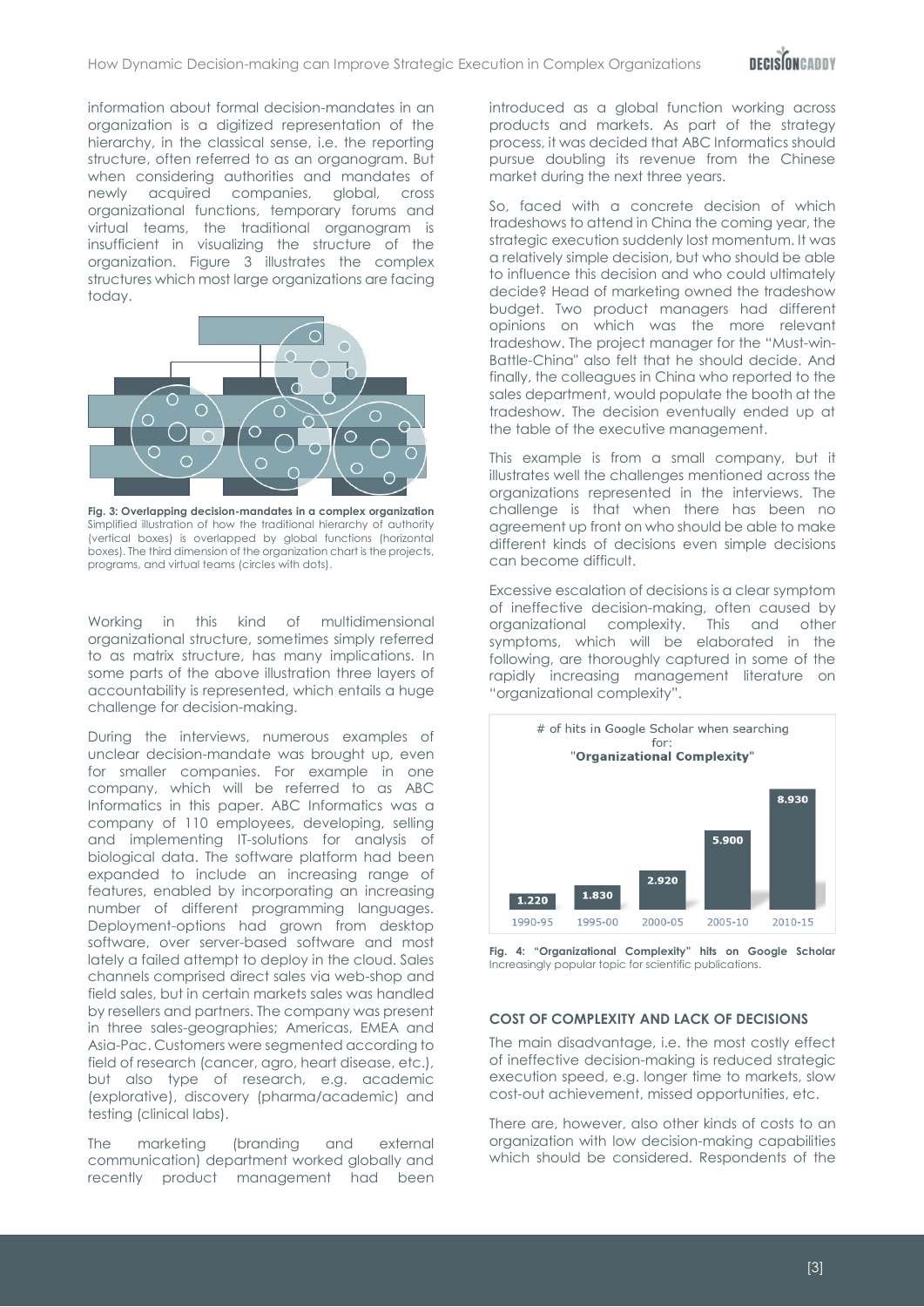interviews point to three kinds of cost caused by ineffective decision-making.

#### **Excessive amounts of meetings**

When it is unclear who can make which decisions, the same decisions, i.e. agenda items, appear on multiple agendas around the organization, representing wasted time. Another culprit with respect to total meeting volumes in large organizations is that people are invited to too many meetings. Kevan Hall, CEO of Global-Integration, estimates that knowledge workers in complex organizations spend as much as 40% of their time in meetings, of which half could have been avoided. Looking at an example of a large organization with 2,000 knowledge workers (those considered to be taking part in most meetings), reveals the following numbers:

| Number of employees:        |                      | 2.000 employees     |
|-----------------------------|----------------------|---------------------|
| Meeting hours per week:     |                      | 20 hours/week       |
| Work weeks per year:        |                      | 43 work-weeks/year  |
| Hours invested in meetings: | 1.720.000 hours/year |                     |
| Cost per hour:              |                      | 60 $\epsilon$ /hour |
| Investment in meetings:     | 103.200.000 €/year   |                     |

#### <span id="page-4-1"></span>**Fig. 5: Fictive example of estimated cost of excessive meetings in a large organization.**

"Number of employees" only includes those who frequently attend meetings, i.e. most likely not production workers. "Cost per hour" includes social cost, facility & IT cost, etc.

If half of the meeting time could have been avoided, as estimated by Kevan Hall<sup>3</sup>, the above example suggests that the organization could have saved €50M per year in meeting time.

But an even more important point is that the organization wasted 860.000 hours in one year. What would have been the value for the organization if this time had been spent on useful research & development, customer-facing activities or strategic project execution?

#### **Stress and disengagement**

According to Yves Morieaux<sup>4</sup> , stress, burn-out and disengagement are at an all-time high in large and complex organizations. Employees don't get stressed from working a lot, they become stressed when they get stuck and cannot progress and meet deadlines. Not knowing who can make the decisions one needs to progress can create tensions and stress. Dutiful employees will struggle harder and harder, until they call in sick or they give up and stop caring. Those respondents from the interviews having worked both in a lean start up, and in a slow corporate organization, could provide several examples of this.

#### **Brain-drain**

Refers to organizations losing their most skilled and entrepreneurial employees. This was extremely evident in ABC Informatics when it was acquired. 1-

2 years after the acquisition, when frustration over lack of strategic decision-making increased, the most skilled employees were the first to leave. Some even left despite having to give up generous compensation schemes introduced at the acquisition. It is evident that this is an unfortunate trend, as skilled and entrepreneurial employees are obviously critically important in innovation and strategic execution.

## <span id="page-4-0"></span>**TWO-STEP APPROACH TOWARDS DYNAMIC DECISION-MAKING**

During the 59 interviews, several examples have been provided as to how organizations, or parts of organizations, have successfully improved decisionmaking despite challenges of habits and routines and complexity. As mentioned in fig.1 these enabling activities can be grouped into two headlines: "Simplify and formalize decision-forums" and "Improve meeting execution". The findings have inspired the following two-steps approach.

## **TWO-STEP APPROACH TOWARDS DYNAMIC DECISION-MAKING:**

- 1. Simplify and formalize decision-forums
	- Map current decision-forum portfolio
	- Reduce the # of forums and participants
	- Provide transparency continuously
- 2. Improve meeting execution
	- Train and empower meeting facilitators
	- Start with high level meetings
	- Formulate own meeting-best-practice

### **Ad 1: Simplify and formalize decision-forums**

In ABC Informatics the strategic intention of growing the Chinese market was obstructed by challenges in decision-making. There may have been alignment around the decision to prioritize the Chinese market, but the strategic execution depended on a number of subsequent decisions, e.g. which tradeshows to participate in, and it had not been decided how and by whom these decisions should be made. Setting up a steering group for driving the entry into China would have been one way of formalizing the decisionmandates with respect to which tradeshows should be prioritized.

All of the larger companies from the interviews have management teams, where membership is defined by the hierarchy. Most of those reporting to the CFO would be part of the finance management team, possibly meeting monthly or every 14 days. Those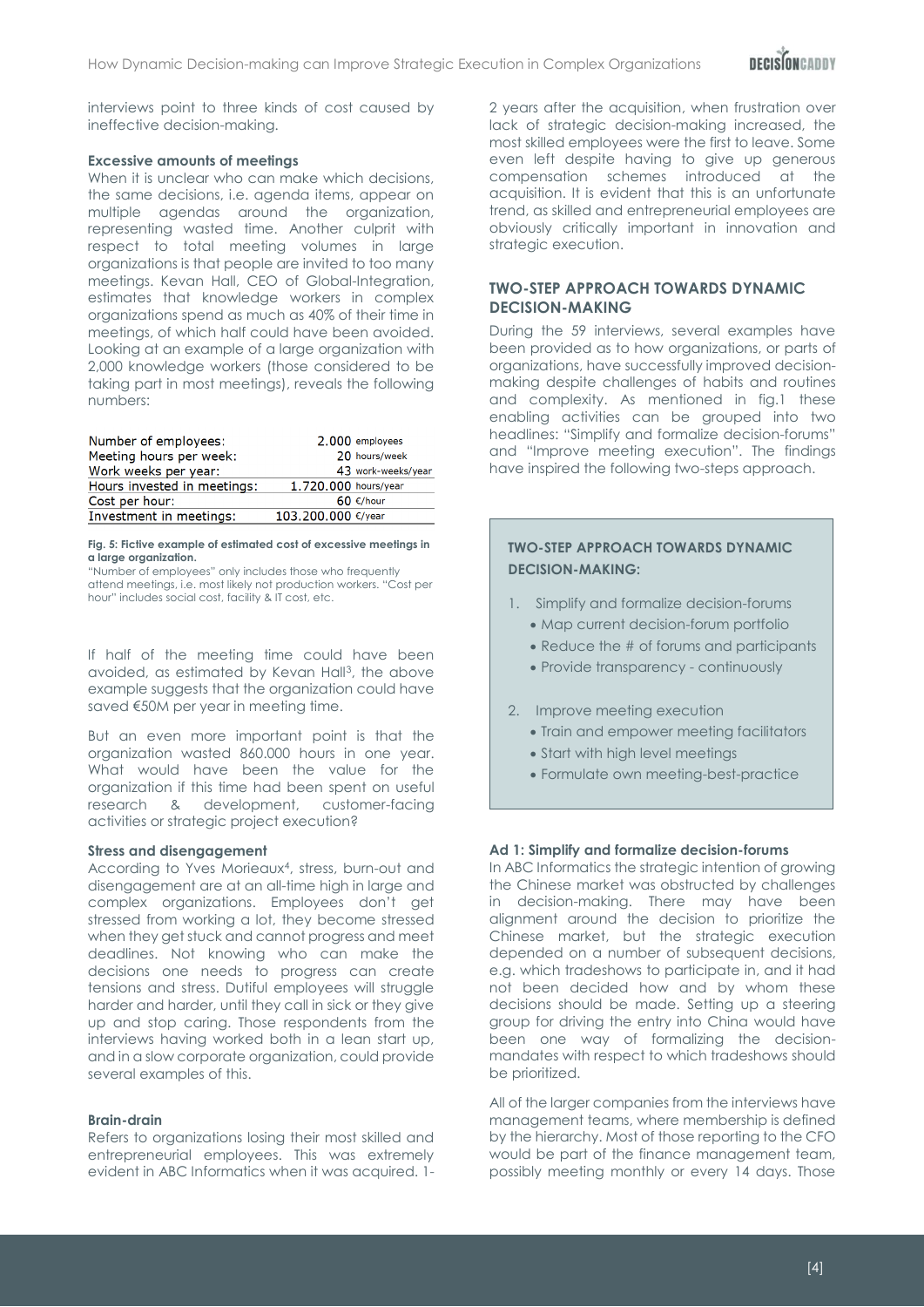reporting to the CEO would make up executive management. Beyond management teams, large commercial organizations often have a host of boards, committees, councils and steering groups, all launched to serve as decision-making forums. Those forums established to decide, discuss and share information across business units, can be less formal, i.e. invisible to those not in the meeting. First step when approaching the task of simplifying the decision-forums is thus to find out which forums are in operation and very simply list or **map the decision-forums**. Often, such a list will raise some eyebrows and discussions like "what are we actually doing in all these meetings?". Very pragmatically, the mapping can be done by looking for recurring meetings in outlook which include participants from senior management.

As part of the turnaround of Danfoss in 2009, the launch of the "Core and Clear" strategy was accompanied by a clean-up in the large number of legacy committees and councils (in this whitepaper commonly referred to as "forums") throughout the company, which had slowed the decision-making of the company<sup>5</sup>. The clean-up significantly improved the transparency regarding which decisions were taken where and when, it reduced the number of high-level meetings and it has been attributed a significant share of the credit for the successful execution of the strategy.



**Fig. 6: An example of how relatively small adjustments in forum portfolio can lead to drastic reduction in total meeting time** By reducing 3 of 4 factors (# of forums, Avg. # of members, and Avg. # of hours per meeting) by approx. 20% each, and keeping constant the meeting frequency of the remaining forums (Avg. # of meetings per month), a reduction of more than 55% in total meeting time is achieved.

The process of **reducing the number of forums and participants** can be very delicate. For many reasons, participation in meetings with other senior managers represent an important source of power for the individual. This process needs to be supported by top management in order to ensure that people are treated fairly, and to ensure people honor the agreements on who participates in which forums. Simply put, there are two different approaches to this task. The most drastic one is the "starting from scratch" approach. During a couple of workshops with top and/or senior management it is established which kinds of strategic decisions are most critical for the organization<sup>6</sup>. Then senior management decides who should take part in making those decisions and start to put together the puzzle of gathering decision makers and decisions into forums (recurring meetings). The old list of forums should be revisited to make sure no important decisions are left out, and then all old strategic meetings are cancelled.

The less radical way is to drive a process of formulating a charter describing the purpose of the forum, and which decisions the forum members believe they are mandated to make. As these charters are shared among leaders and meeting facilitators, tensions will appear, e.g. when two forums claim to be the place for making the same kinds of decisions, e.g. with respect to product roadmap or cost-out initiatives. The involved forums, chair-person and meeting facilitator can then adjust the charter (i.e. the meeting agendas) for the two forums to make sure they are not overlapping.

In both cases, it is important to design forums in such a way that the number of meeting participants remains as low as possible. The respondents of the survey generally reported that decision-meetings with 5-8 participants yield the most effective meeting. Bain & Company proposes "the rule of seven"; that every meeting participants beyond 7, reduces decision effectiveness by 10%.<sup>7</sup>

One way of limiting the number of meeting participants is to never allow two people from the same organizational entity, i.e. department or business unit in the same decision-meeting. This would entail rejecting the argument: "I need to be in the meeting in order to know what is going on…" For this latter purpose, arrange information sharing meetings and/or provide proper and relevant information in writing to those who need to be informed.

The final point to make about Step 1: Simplify and formalize decision-forums pertains to the importance of **continuously providing transparency** – both with regards to which formal decision-forums exist, and who participate in them. At the current rate of change and disruption in many industries, the demands towards strategic decision-making also change frequently. Therefore, everyone in the organization should be able to see who are responsible for deciding on e.g. global production footprint, also after organizational changes following mergers and acquisitions. Most importantly, the facilitators of the different forums should keep themselves informed so that they continuously align with facilitators of related forums on what is on the respective agendas to avoid overlap and to ensure proper planning sequence.

Surprisingly, this kind of transparency has been almost absent in all but one company of the interviews. Several of the respondents mentioned that it is frustrating not knowing who are deciding on a given, cross-organizational topic. The one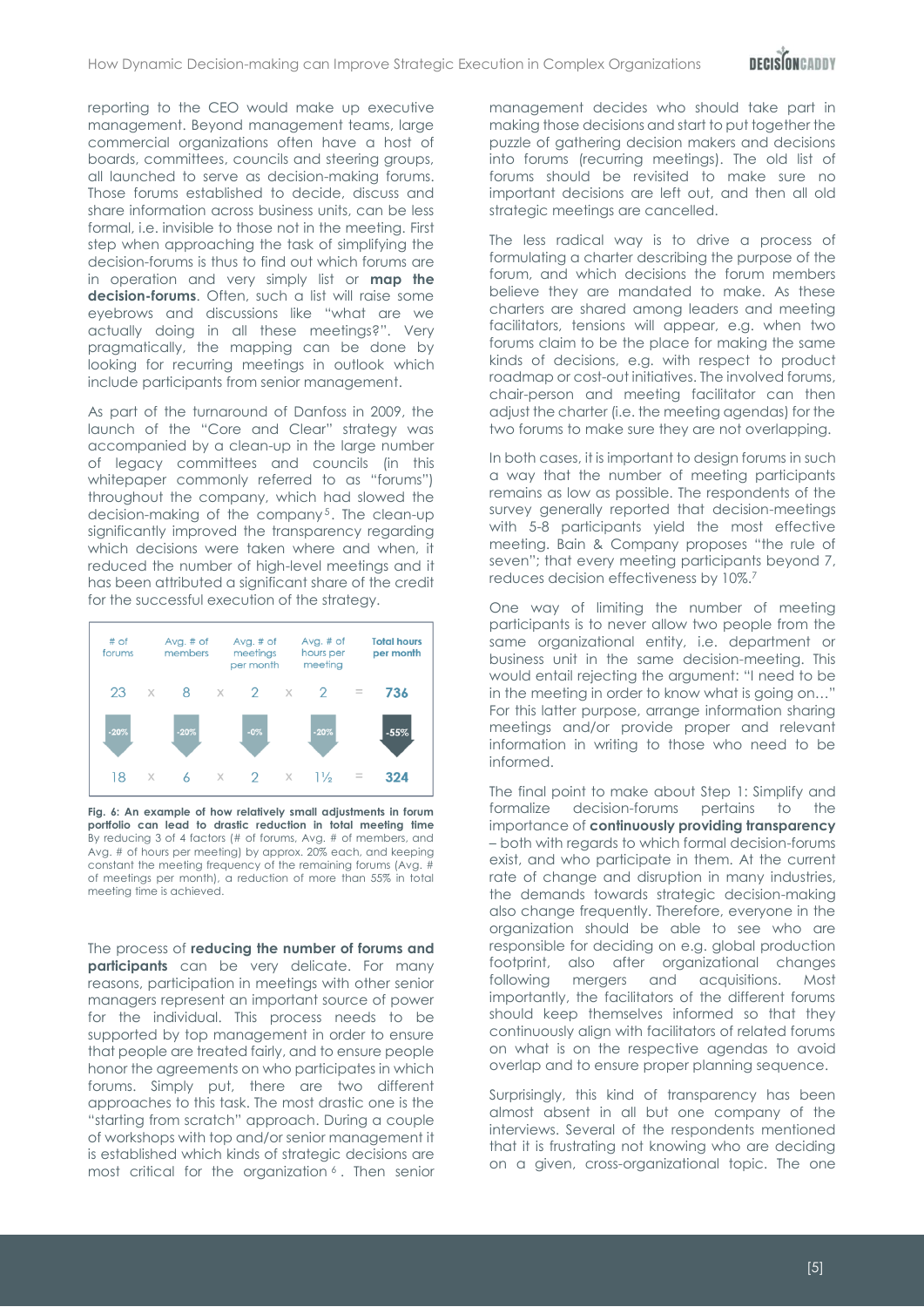exception, Velux, however, has a dedicated system which provides information about which forums/meetings are put in place to connect employees in different parts of the well-defined matrix structure. This system is continuously updated as people leave and enter the organization, and when organizational structure is changed.



**Fig. 7: A screenshot from the Velux' organigram showing meeting forums in orange as part of the classical hierarchy** In the system, which is available for all employees in Velux, one can see who are participating in the meetings.

This transparency is critical for Velux in effectively executing on the strategy across the large, global and highly integrated organization and is considered best-practice.

#### **Ad 2: Improve Meeting Execution**

Initiatives to improve meeting execution are very common. In 32 out of the 39 organizations represented in the research for this white paper there had been at least one initiative within the last year. Few had been successful, and most were in fact little more than a few people taking a meeting facilitation course, subsequently producing a laminated "10 steps to an effective meeting" and placing it in the meeting rooms. Considering the amount of time and money invested in meetings – as suggested in [Fig.](#page-4-1)  $5 -$  it was surprising that almost no organizations had managed to implement successful initiatives for improving meeting execution.

The meetings that people attend are generally very different. It could be 1-to-1 meetings, brainstorming, workshops or highly formalized meetings. Therefore, it doesn't make a lot of sense to produce a laminated "10 steps to an effective meeting". In this context, we deal with meetings in which strategic decisions are (supposed to) being made. These meetings typically require a significant amount of work from various people in the organization, contributing with analysis and meeting material. Typically, these forums also have one dedicated forum facilitator who is responsible for the preparation of the meeting. This should be one person, and it should be transparent to everyone who this is. Due to the importance of this role, **meeting facilitators should be trained and** 

**empowered** to ensure they can drive the required decision-making in the meetings.

Before looking into the responsibilities of this very important role a few input on meeting culture in general. As several respondents testified, it can be very difficult to push improvements in one meeting forum if the meeting culture in general is not supporting this. Insisting on starting on time, for example, can be very difficult when other meetings don't end at the agreed time. Therefore, if the organization really needs and wants to up the game, it is important to select several meetings, and ideally the most **high-level meetings**, and invest in improving these. The new practices will spread out and down into the organization.

Two of the organizations from the research has positive experiences with gathering a group of forum facilitators and empower them to improve meeting facilitation practices in the company. The facilitators came up with a much more useful set of best practices than the laminated ten commandments described earlier, which pertain specifically to decision-meetings.

Such best practices should be very instructive and operational. There is endless advice to get on what a good default agenda should comprise, how many days in advance material should be distributed and how to do time management in the meeting. The most important thing, however, is to agree across the high-level forums, on best practice for the specific organization. This way there will be a consistent approach, and senior management will recognize the agreed changes across several of the meetings they participate in.

The best-practice is to address at least the following topics:





Ad 2.1 Planning of the meetings. It is important to agree on the timing of the meetings throughout the quarters or year, particularly with respect to people's availability and dependencies and to topics being brought on the agenda in multiple meetings.

Ad 2.2 Preparation of the individual meeting. This entails being pro-active and transparent with respect to which topics are going on the agenda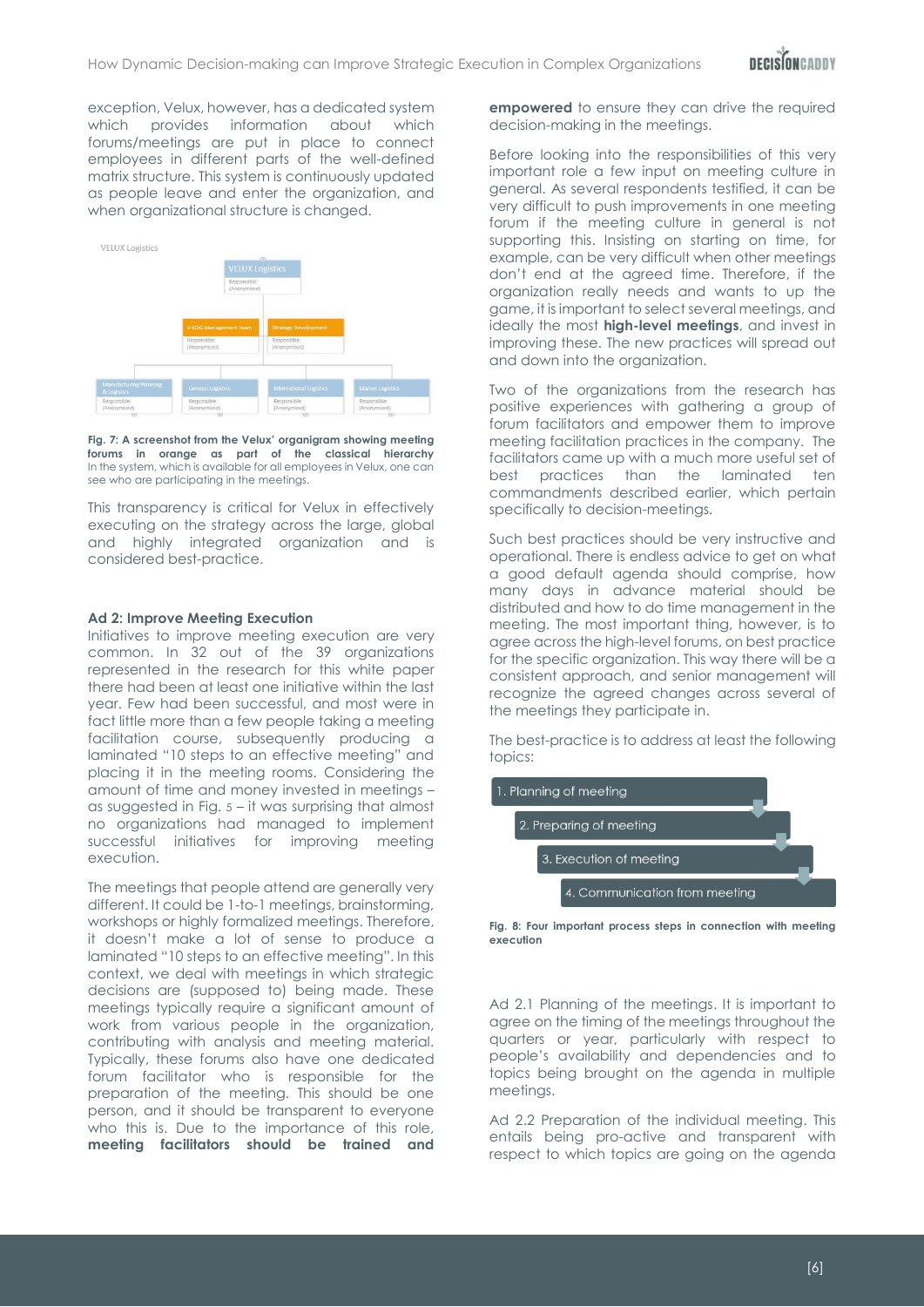and what preparation is expected from the meeting participants.

Ad 2.3 Execution of the meeting. This is where the outstanding facilitator can make a great difference. Best-practice depends almost entirely on which people are in the meeting. It is definitely easier to reach decisions if there are not too many people in the meeting, and typically it is easier to create a constructive environment in a physical meeting. One critical point here, which was also confirmed by the respondent from Danske Bank, is that it is critical to conclude each agenda item in the meeting, ideally formulating the decision/ outcome jointly in the meeting<sup>8</sup> . Approx. 80% of the respondents report on inefficient meetings where participants leave a meeting without having agreed on what was really the outcome of the meeting.

Ad 2.4 Communication of the output. None of the respondents from the research believe that sufficient information is shared from the meetings in their organization. Typically, because senior management go from meeting to meeting during the day, they don't have the bandwidth to share the information to all relevant stakeholders. Decisions can only have effect when they are appropriately communicated in the organization, and hence even the most efficiently run meeting will not have any effect if decisions are not communicated.

Therefore, as an organization adopts best-practice meetings they should continuously evaluate whether they are bringing *both* efficiency AND effectiveness into the meetings.



**Figure 9: Highlighting difference between meeting effectiveness and efficiency**

Finally, three out of the 39 responding organizations had positive experiences with **adopting tools and systems** specifically for improving the meeting execution process. Almost all respondents use outlook for meeting planning. Typically, what the

respondents miss is a simple overview of the most important strategic meetings, also those for which they, themselves, are not invited. Therefore, a shared corporate calendar on SharePoint or similar can be useful. In most cases facilitators depend on local drives, SharePoint and emails for collaborating on production of meeting material. Two respondents mentioned positive experiences using a dedicated application for collaboration on meeting preparation and execution. This kind of purpose-build, cloud-based applications is useful for managing meeting specific agenda and content and can also be used during the meeting to capture the minutes and communicating decisions to relevant stakeholders. However, most respondents say they still use Microsoft Word and emails as primary tools for capturing and communicating decisions. This approach is not always secure, nor is it practical when the content of the minutes of meeting cannot be shared in whole, since some stakeholders should only be informed about specific agenda items while other items are off limit. It is definitely recommendable to look into adopting purpose build tools and systems to support the meeting execution since there are considerable upsides to improving the flow of information into and from the meetings.

## <span id="page-7-0"></span>**CONCLUSION**

Many large organizations today experience the downside of complex structures. Increased pace in industry evolution, employee turnover, M&As and cross-functional and global teams continuously challenge the organization's ability to make and execute strategic decisions.

This white paper is based on 59 interviews with respondents across 39 organizations, as well as years of experience with strategic decision-making and high-level meeting execution. The take-away message is that the more complex an organization, the more important it is to simplify and formalize the portfolio of strategic decision-forums as well as focusing on improving the quality of meeting execution. Getting this right will ensure the organizational capability referred to as dynamic decision-making, which in turn improve the strategic execution.

## <span id="page-7-1"></span>**ABOUT DECISIONCADDY**

DecisionCaddy is a network organization working to enable dynamic decision-making capabilities in complex organizations. The DecisionCaddy Practice® has been developed based on, among other things, the findings described in this white paper. Visit [www.decisioncaddy.org](http://www.decisioncaddy.org/) for more about the practice and how DecisionCaddy can help your organization.